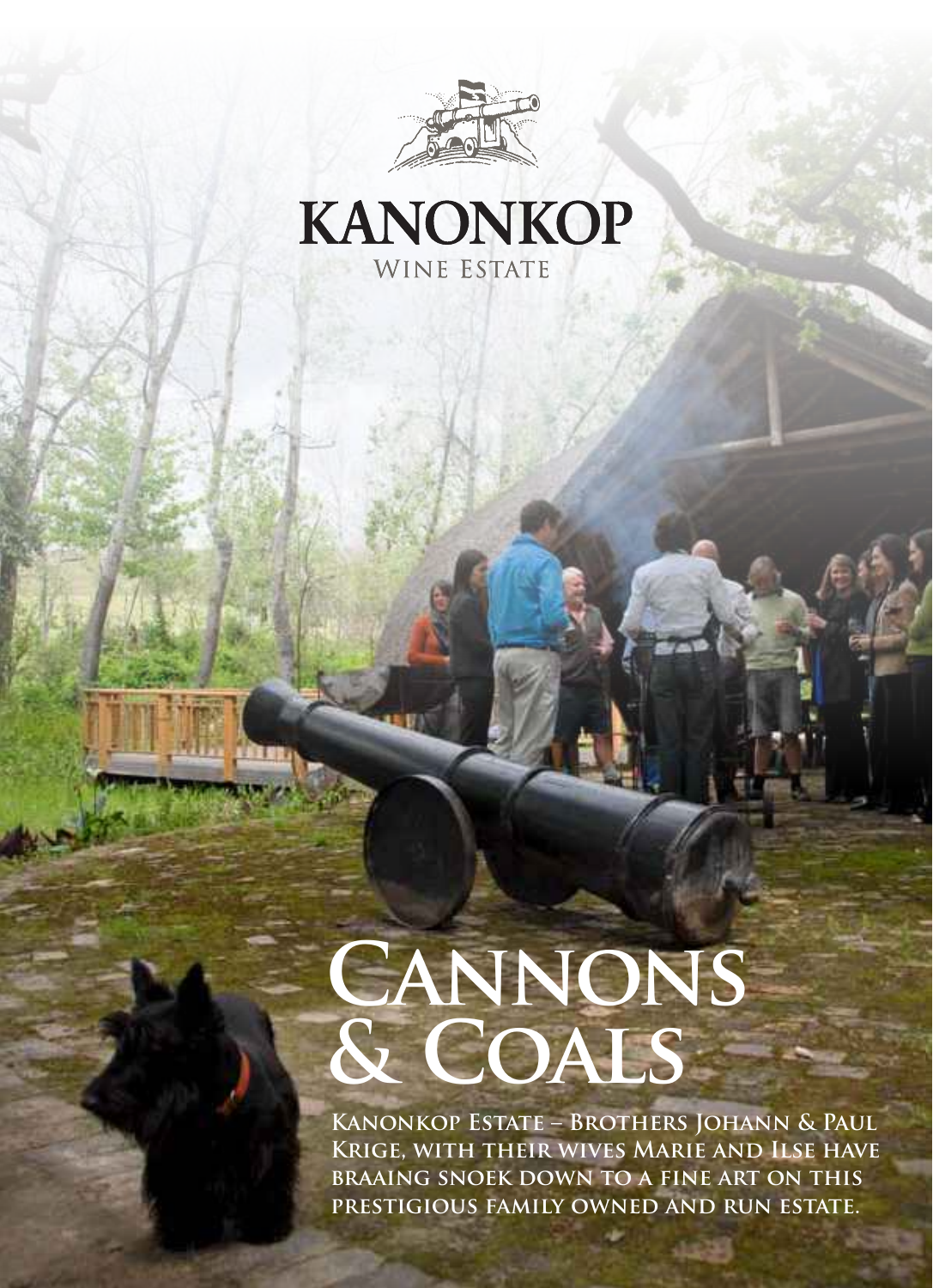



## **How to Braai a Snoek**

Select a large, firm snoek (if snoek is not available you can use any firm-fleshed white fish). Salting the snoek straight after it's been caught helps to keep it firm. You can clean and fleck (cut open along the spine) it yourself or ask your fishmonger to do it for you. The best time of year for catching or buying fresh snoek in the Cape is towards winter – the season is short, usually from April to July. Braai the snoek skin side down first, then turn it over to colour the flesh. Use a hinged grid

to prevent the fish from breaking or falling out when turning it. Be liberal with the basting sauce and splash it on frequently (see recipe) to keep the snoek from drying out. Cooking time is 6–10 minutes and the fish is ready when the opaque white flesh can be easily separated from the bones. Snoek freezes exceptionally well so it's a good idea to stock your freezer for those summer braais – defrost the fish slowly in the refrigerator to keep its texture before cooking.



## **BRAAI TIPS**

- The fish are fatter in the late summer the larger the snoek, the better the flavour.
- Make sure that your accompaniments are ready before starting to braai the snoek as the cooking time is only 6–10 minutes.

## **WINE NOTE**

Snoek is a full-flavoured fish and pairs well with Kanonkop's second-label Kadette, a full-bodied blend of Pinotage, Cabernet Sauvignon, Merlot and Cabernet Franc matured in 2nd- and 3rd-fill French Nevers 225-litre barrels. There are a number of Pinotage-based blends to be found in the Cape which would perfectly partner braaied snoek; a Bordeaux-style blend would work equally well.